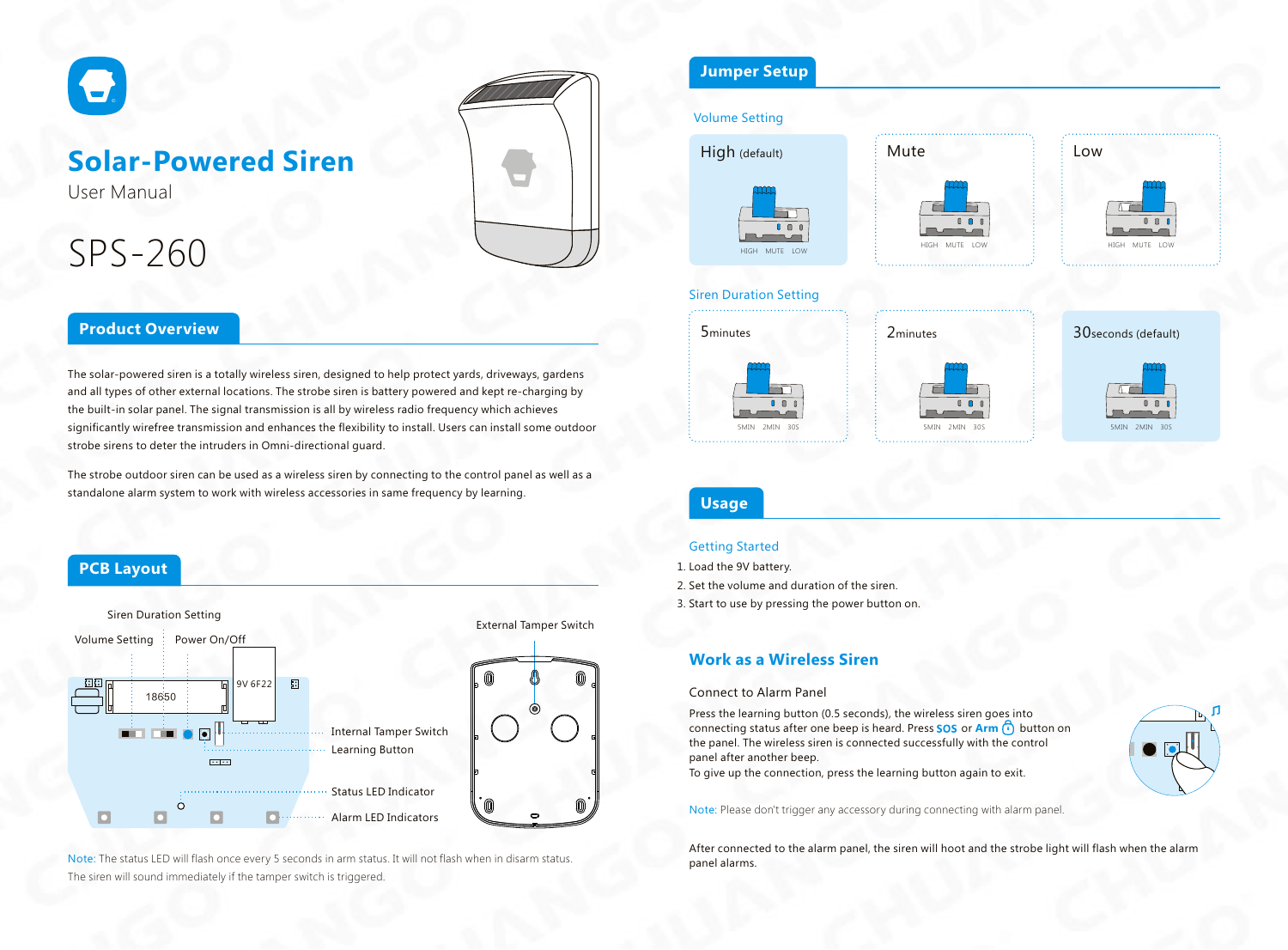### **Work as an Alarm Panel**

#### Connect with Wireless Accessories

Press the learning button (0.5 seconds), the system goes into connecting status after one beep is heard. Press test button on accessories or trigger the accessory once. The wireless accessory is connected successfully after another beep. To give up the connection, press the learning button again to exit connecting status after one beep.

After connected with wireless accessories, the siren will hoot and the strobe light will flash to deter the burglar on site when the accessories detect intrusion.

Note: No matter the siren works as a wireless siren or an alarm panel, if disarm is not operated after the siren duration time, the status indicator of siren will flash once every 2 seconds to inform user or patrol police that the alarm system has been triggered. This LED indication lasts for 1 hour.

#### Enter/Exit Connecting Status by Connected Remote Control

- When the siren is working as a standalone alarm system and installed on the wall, newly purchased accessories may not easy to connect with the siren. With this function, user can easily connect the accessories to the siren without dismounting the siren from the wall.
- 1. Press  $\odot$  on the remote control 3 times (within 5 seconds) to enter service mode.
- 2. Then press (•) 3 times (within 5 seconds) to enter connecting status.
- A longer beep is heard from the siren means it enters connecting status, press test button on the newly purchased accessory or trigger the accessory once. Another beep is heard from the siren, the accessory has been successfully connected with the siren.
- Press  $\bigodot$  on remote control to exit connecting status after a short beep.

#### **Installation**

#### Service Mode

The service mode is to prevent triggering the alarm when you mount the siren on the wall. When the remote control is connected with the siren, press  $\bigcap_{i=1}^{\infty}$  on remote control 3 times (within 5 seconds), the siren goes into service mode when a long beep is heard. During this period, the siren will not alarm but beep even if the tamper switch or the sensors connected are triggered. This brings you convenience on installation.

Press  $\bigcirc$  on remote control to exit service mode after a short beep.

Remove the fixing screw from the bottom edge of the siren housing and carefully remove front cover.

Hold the mounting plate in position and mark the positions of the four mounting holes. A spirit level placed on the waterproof casing will ensure a perfect level.



Drill four holes and fit the wall plugs, and then fit supplied fixing screws in the holes.



Hinge the front cover locating tabs over the top edge of the back plate and carefully push the base of the siren cover into place. Secure the siren cover in place by refitting the fixing screw in the bottom edge of the cover.



## **Specifications**

#### Backup Power

Solar Panel Output Current Maximum Alarm Current Wireless Receiving Distance Operation Condition:

Maximum Siren Volume Static Current Standby Time Wireless Receiving Frequency Housing Material Size (L x W x H)

18650 3.7V 1200mAh rechargeable lithium battery x 1 9V 6F22 battery x 1 2000LUX illumination ≥4mA (in sunlight) ≤500mA ≤80m (in open area) Temperature -10℃~+55℃ Relative Humidity ≤80% (non-condensing) 110dB ≤1mA ≤30 days (in case of no sunlight) 315MHz or 433.92MHz ( ±75KHz) PC + ABS + ANTI-UV 309 x 230 x 79.7mm

> Ver: SPS-260-EN-1407-V2.0-1 2014 Chuango. All Rights Reser ved.